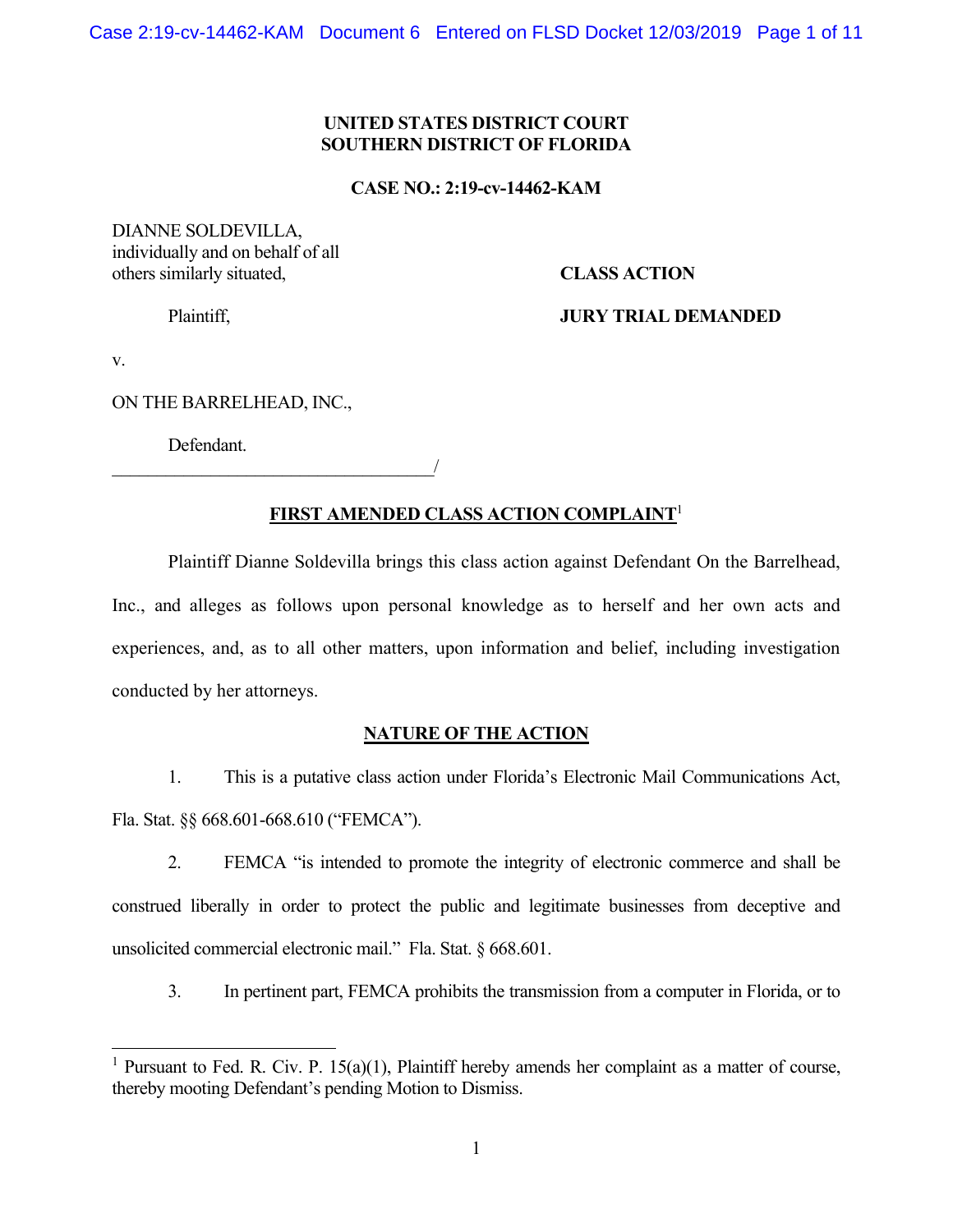an electronic mail address that is held by a resident of Florida, of any e-mail that contains false or misleading information in the subject line. *See* Fla. Stat. § 668.603(1)(c).

4. To solicit customers for its loan matching services, Defendant sends misleading spam e-mails with no regard for the rights of the recipients of those e-mails.

5. Spam e-mails like Defendant's undermine the integrity of electronic commerce in Florida.

6. As described below, Defendant caused thousands of misleading e-mails to be sent to Plaintiff and Class Members, causing them injuries, including lost productivity and resources, annoyance, consumption of valuable digital storage space, and/or financial costs.

7. Through this action, Plaintiff seeks injunctive relief to halt Defendant's illegal conduct. Plaintiff also seeks statutory damages on behalf of herself and Class Members, as defined below, and any other available legal or equitable remedies resulting from the illegal actions of Defendant.

#### **PARTIES, JURISDICTION, AND VENUE**

8. Plaintiff is a natural person who, at all times relevant to this action, was a citizen of and domiciled in St. Lucie County, Florida.

9. Defendant is a foreign corporation with its principal place of business located at 835 Main Ave., Suite 205, Durango, CO 81301.

10. This Court has personal jurisdiction over Defendant pursuant to Fla. Stat. § 668.606(4). Further, this Court has personal jurisdiction over Defendant because Defendant's tortious conduct against Plaintiff occurred in part within this district and, on information and belief, Defendant sent the same e-mail communications complained of by Plaintiff to other individuals within this judicial district, such that some of Defendant's acts have occurred within this district, subjecting Defendant to jurisdiction here.

2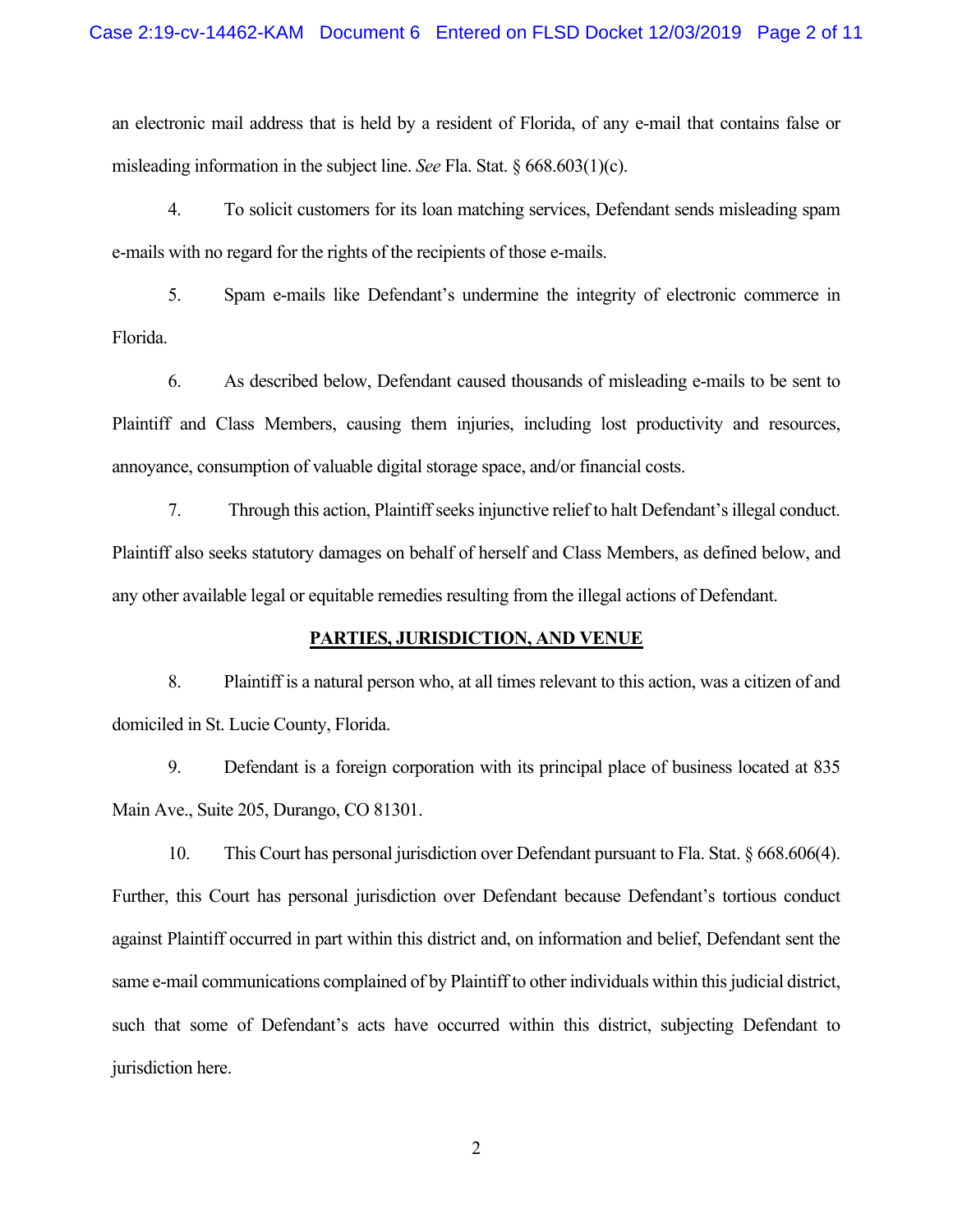11. This court has subject matter jurisdiction under 28 U.S.C. § 1332(d)(2) because Plaintiff alleges a national class, which will result in at least one Class member belonging to a different state than Defendant. Plaintiff seeks \$500.00 in damages for each violation, which, when aggregated among a proposed class numbering in the thousands, or more, exceeds the \$5,000,000.00 threshold for federal court jurisdiction under the Class Action Fairness Act ("CAFA").

12. Venue is proper in this District pursuant to 28 U.S.C. §§ 1391(b) and (c) because Defendant is deemed to reside in any judicial district in which it is subject to personal jurisdiction, and because a substantial part of the events or omissions giving rise to the claim occurred in this District.

# **FLORIDA'S ELECTRONIC MAIL COMMUNICATIONS ACT**

13. In pertinent part, FEMCA prohibits the following:

(1) Initiate or assist in the transmission of an unsolicited commercial electronic mail message from a computer located in this state or to an electronic mail address that is held by a resident of this state which:

 $*$   $*$   $*$ 

(c) Contains *false or misleading information in the subject line*;

Fla. Stat. § 668.603 (emphasis supplied).

14. Under section 668.602(3), "[c]ommercial electronic mail message" is "an electronic mail message sent to promote the sale or lease of, or investment in, property, goods, or services related to any trade or commerce..." Fla. Stat.  $\delta$  668.602(3).

15. Under section 668.602(14), "[u]nsolicited commercial electronic mail message" is "any commercial electronic mail message that is not a transactional or relationship message and is sent to a recipient without the recipient's affirmative or implied consent." Fla. Stat. § 668.602(14).

16. A "prevailing plaintiff" in an action under FEMCA is entitled:

(a) An injunction to enjoin future violations of s. 668.603.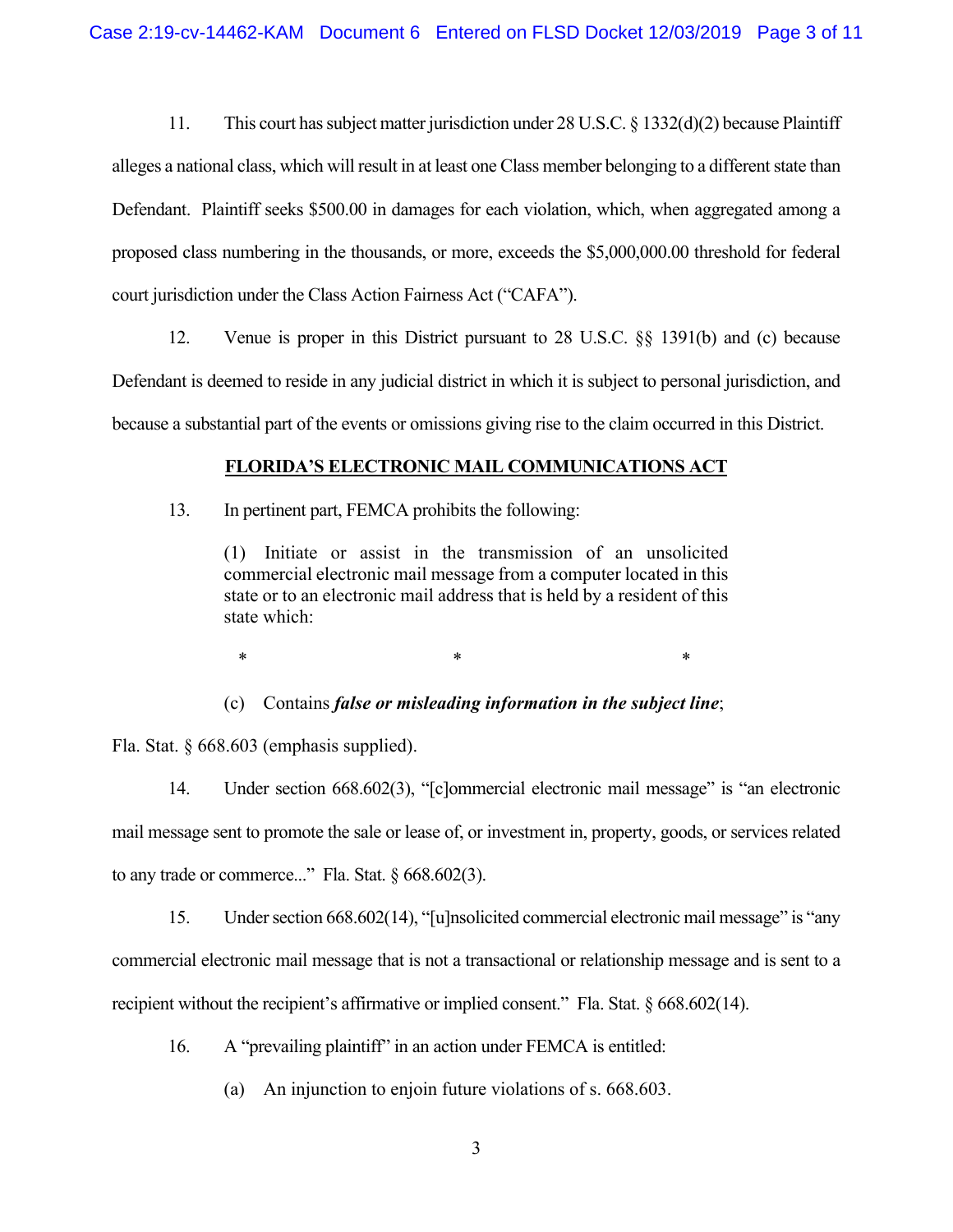(b) Compensatory damages equal to any actual damage proven by the plaintiff to have resulted from the initiation of the unsolicited commercial electronic mail message or liquidated damages of \$500 for each unsolicited commercial electronic mail message that violates s. 668.603.

(c) The plaintiff's attorney's fees and other litigation costs reasonably incurred in connection with the action.

Fla. Stat. § 668.606(3).

17. FEMCA provides for a private right of action, allowing consumers like Plaintiff here to seek the relief outlined in section 668.606(3).

18. Specifically, section 668.6075 provides:

**Unfair and deceptive trade practices.**—A violation of s. 668.603 shall be deemed an unfair and deceptive trade practice within the meaning of part II of chapter 501. In addition to any remedies or penalties set forth in that part, a violator shall be subject to the penalties and remedies provided for in this part.

19. Thus, by incorporating Florida's Deceptive and Unfair Trade Practices Act ("FDUTPA"), Fla. Stat. §§ 501.201-.213, into FEMCA, the Florida Legislature provided consumers a civil remedy. Stated differently, the declaration by the Florida Legislature that a FEMCA violation is deemed an "unfair and deceptive trade practice" and thus "unlawful," triggers the private right of action afforded under FDUTPA.

20. This is further supported by the statute's reference to a "prevailing plaintiff" and the "plaintiff's attorney's fees and other litigation costs…" referenced under the section outlining the relief available to consumers like Plaintiff. *See* Fla. Stat. § 668.606(3).

21. Legislative history further supports the existence of a private right of action under FEMCA. Indeed, the Preamble to the Senate Bill that enacted FEMCA stated that the statute "…authorize[s] the department *and* persons receiving…unsolicited electronic mail to bring an action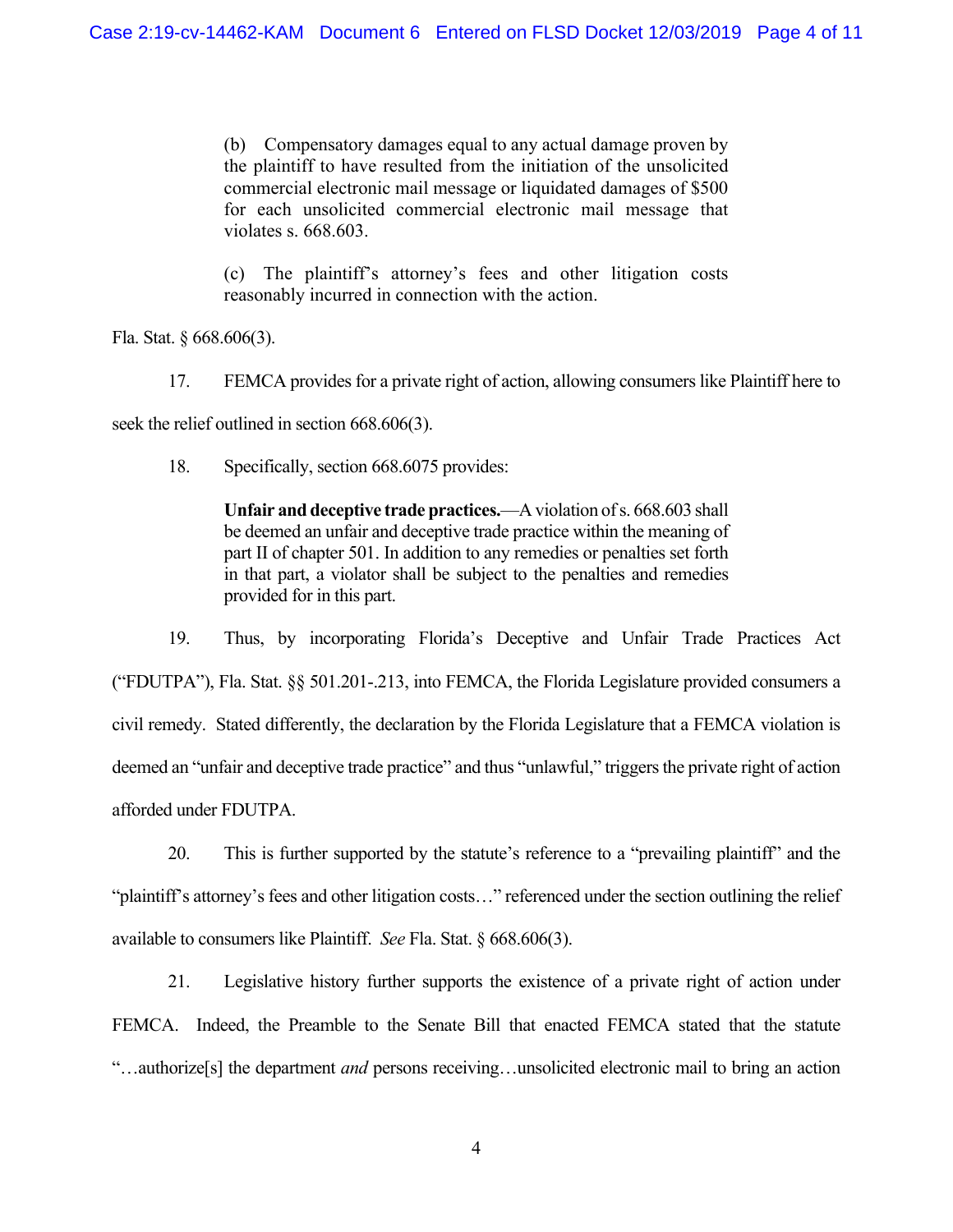Case 2:19-cv-14462-KAM Document 6 Entered on FLSD Docket 12/03/2019 Page 5 of 11

against persons transmitting that mail…" 2004 Fla. Sess. Law Serv. Cha. 2004-233 (S.B. 2574) (emphasis supplied).

# **FACTS**

22. On or about September 30, 2019, Defendant sent an e-mail to Plaintiff with the following subject line: "New loan offer alert".

23. Defendant's promise of a "New loan offer" was false or misleading, as Defendant does

not make loans, did not offer Plaintiff a loan, and there was no loan offer being made to Plaintiff by

anyone. Instead, the purpose of the e-mail was to dupe Plaintiff into visiting Defendant's website,

where Defendant markets its loan matching services.

24. On its own website, Defendant confirms that there was never a "New loan offer":

The operator of this website **is not a lender**, does not broker loans to lenders and **does not make loans** or credit decisions. **This website does not constitute an offer or solicitation to lend**. **Providing your information on this website does not guarantee that you will be approved for a loan**. The operator of this website is not an agent, representative or broker of any lender and does not endorse or charge you for any service or product.2

25. Consumers like Plaintiff who have similarly been misled by Defendant's spam e-mails

have taken to the Internet to voice their complaints:

- I believe this company is not using ethical advertising practices. They sent me an email with subject line: "Your "pre-approved" loan offer is waiting." Advising I have been Pre "Approved" leading me and likely other to believe they have actually been "approved" therefore enticing Me to enter all of my personal information to obtain an "Approved" loan. To later find out after the process of giving all my personal information that I have only been prequalified for a secured loan with a first title on a vehicle, which I don't even have, which does not mean approved.
- I am recently retired as a Senior Deputy Attorney General from the Nevada Attorney General's Office Bureau of Consumer Protection.

<sup>&</sup>lt;sup>2</sup> https://www.personalloanpro.com/; (emphasis supplied) (last visited on Dec. 3, 2019).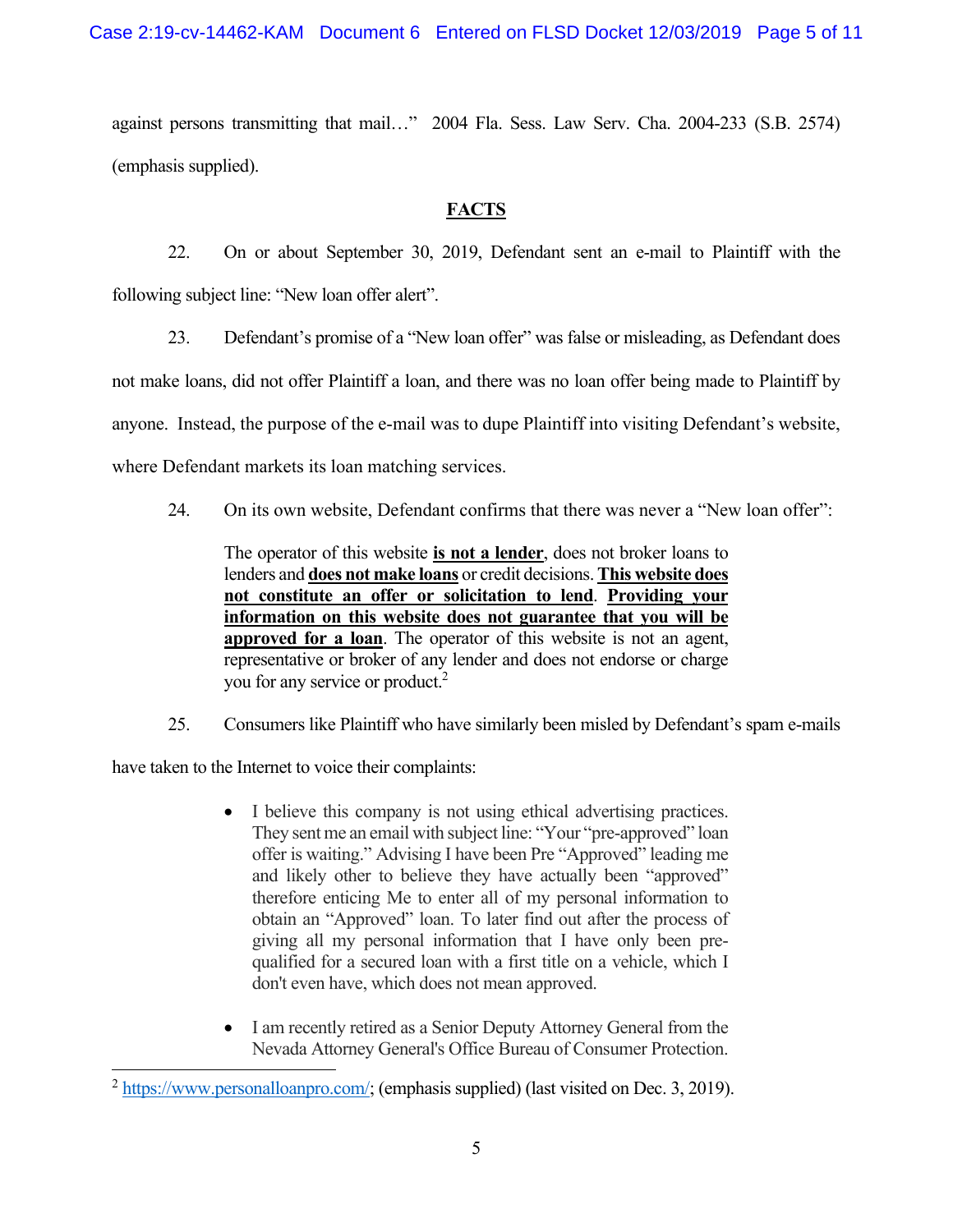I have recently been receiving spam email advertisements from OnTheBarrelhead LLC advertising for new and refinance loans. I have never been in contact with this company and being a renter, have no need for a home loan or refinance....

- I received an email on 1/4/19 from"\*\*\*\*\*\*\*\* \*\*\*\* \*\*\*" with the opening line - "This email is to verify your new account that you created..." I have not opened any new account with anyone for any loan. This email alarmed me, suggested that someone had stolen my identity and was applying for loans using my info. I called On the Barrelhead in Durango and repeated received a recording that no representatives were available. Last week when I finally did reach the receptionist, I explained my complaint and also wanted to know how Barrelhead had gotten my email address. She indicated that Tim C\*\*\*\*\*\* would return my call. This email made it through my junk filter and with the opening line clearly was fraudulently indicating that I had opened an account. Most advertising emails do not cross the line but this one does because it implied referencing my personal credit/loan activity. C\*\*\*\*\*\* never returned my call. My understanding is that there are regulations/laws governing this industry that prevent this type of gross misleading advertising. If the BBB cannot take any action, let me know and I'll pursue other avenues.
- This company routinely sends over 100 emails a day and I have never contacted these individuals. I put in two requests for them to stop emailing me and they still continue to send them.<sup>3</sup>

26. Astonishingly, approximately seven months before it sent Plaintiff the subject deceptive e-mail, Defendant responded to one of the above consumer complaints by conceding that its e-mails containing supposed offers and pre-approvals were confusing: "**Apologies for the confusion with** 

# **respect to pre-approved and pre-qualified. You raise a good point and I will update that subject**

# **line so that others are not confused**."4

27. Notwithstanding, Defendant continued to send deceptive and misleading e-mails to

<sup>&</sup>lt;sup>3</sup>https://www.bbb.org/us/co/durango/profile/loan-originator/on-the-barrelhead-llc-0806 99150007/complaints#311526103; (last accessed Dec. 3, 2019).

<sup>4</sup> https://www.bbb.org/us/co/durango/profile/loan-originator/on-the-barrelhead-llc-0806 99150007/complaints#311526103; (emphasis supplied) (last accessed Dec. 3, 2019).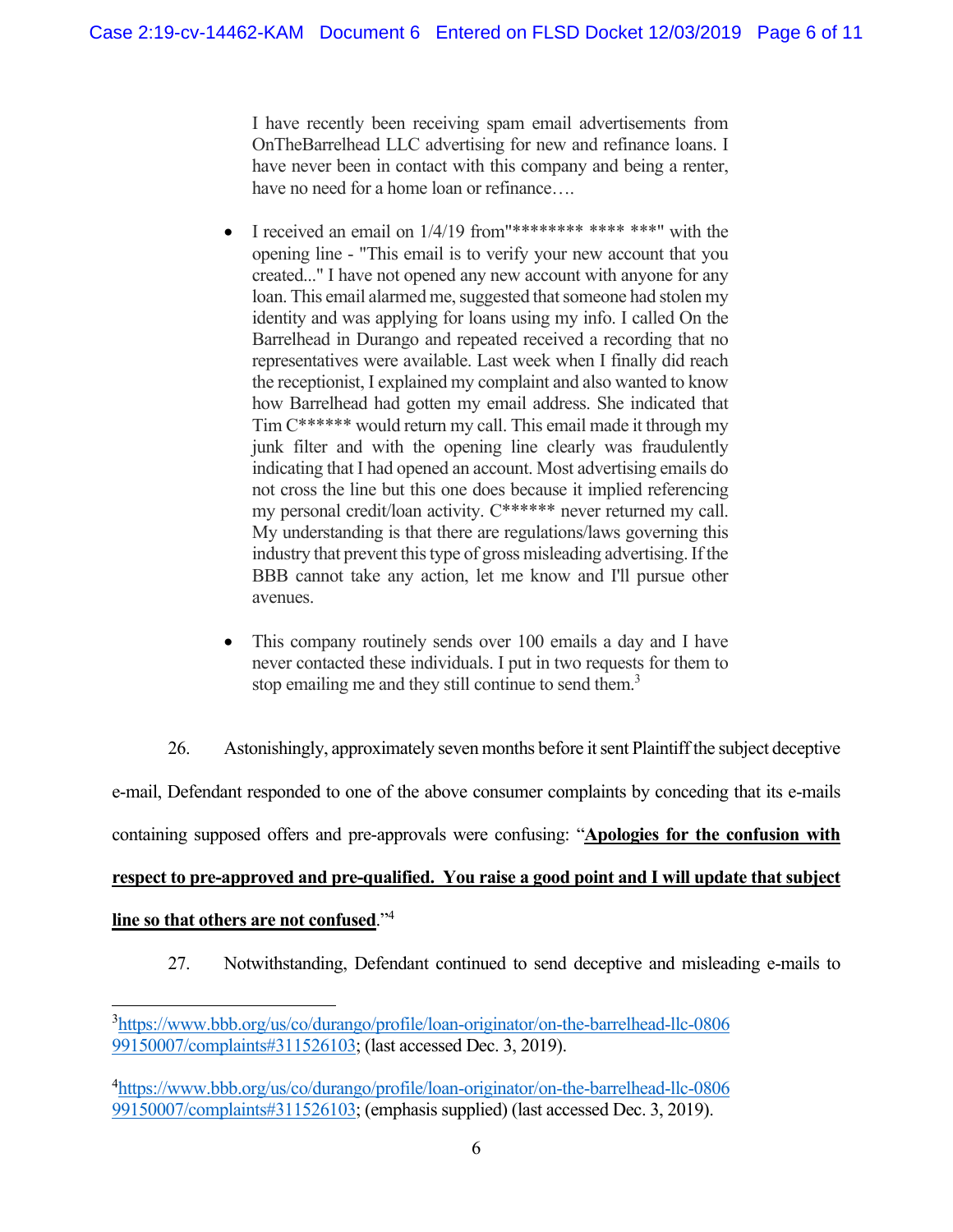consumers.

28. Defendant's e-mail constitutes an unsolicited commercial electronic mail message under FEMCA because (1) it was sent to promote the sale or lease of, or investment in, property, goods, or services related to any trade or commerce; and (2) it was sent without Plaintiff's affirmative or implied consent.

29. Plaintiff is the sole user of the e-mail address to which Defendant transmitted the violative e-mail.

30. Defendant's unsolicited e-mail caused Plaintiff actual harm including lost productivity and resources, annoyance, and consumption of valuable digital storage space.

31. Plaintiff was induced by the misleading subject line in Defendant's e-mail to click on and view Defendant's e-mail.

32. Plaintiff estimates that she wasted approximately 20 seconds reviewing Defendant's misleading e-mail.

33. Furthermore, Defendant's e-mail took up approximately 75KB of space on Plaintiff's e-mail inbox. The cumulative effect of unsolicited spam e-mails like Defendant's poses a real risk of ultimately rendering a consumer's e-mail inbox unusable and/or requiring the consumer to pay for additional space.

### **CLASS ALLEGATIONS**

#### **PROPOSED CLASS**

34. Plaintiff brings this case as a class action pursuant to Fed. R. Civ. P. 23, on behalf of herself and the following "Class" (including "Class Members" and "Members"):

> **All residents of Florida who, within the four years prior to the filing of this Complaint, were sent the same unsolicited commercial electronic mail message sent to Plaintiff, as alleged herein, from Defendant or anyone on Defendant's behalf.**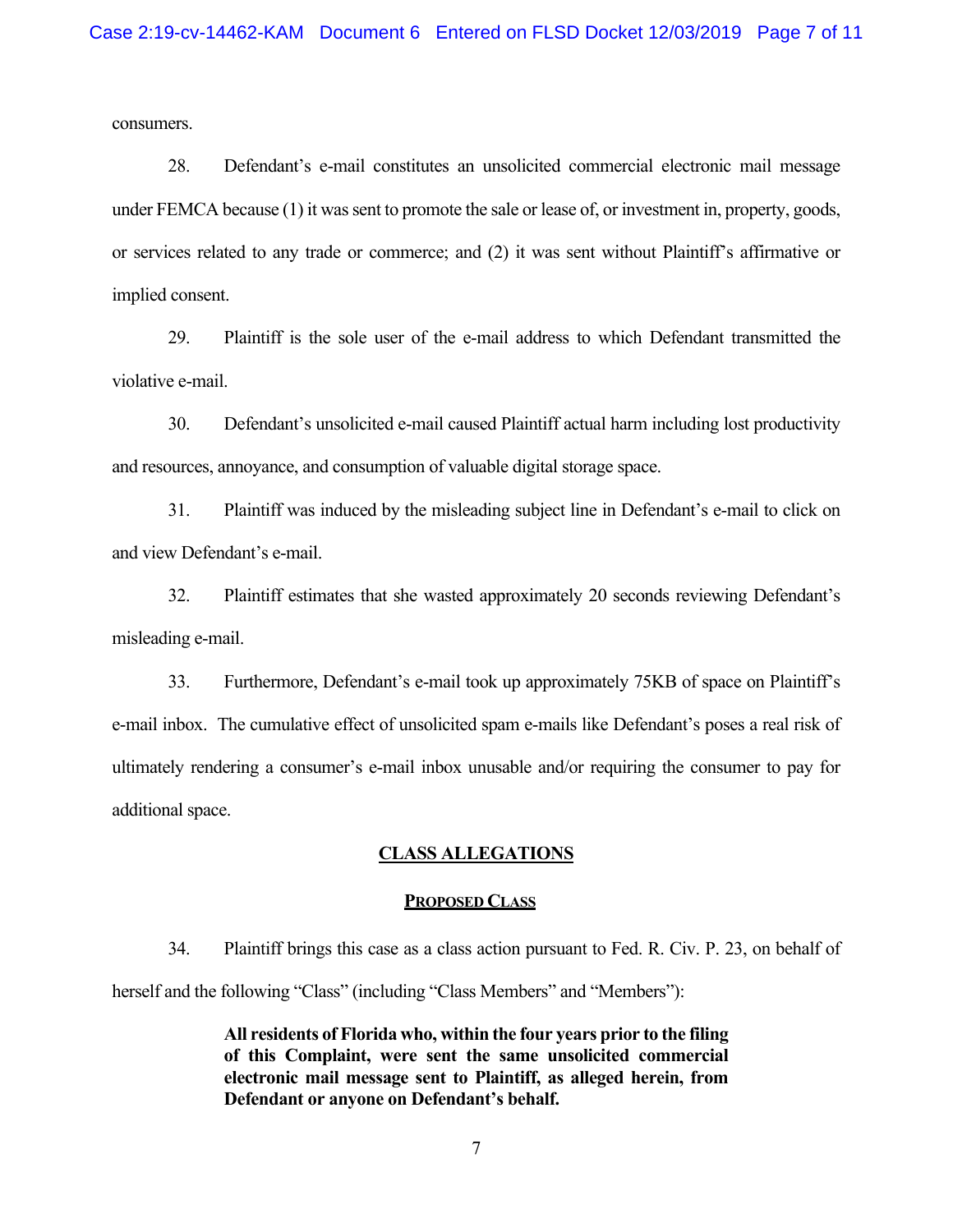35. Defendant and its employees or agents are excluded from the Class.

36. Plaintiff does not know the exact number of members in the Class but believes the Class members number in the several thousands, if not more.

## **NUMEROSITY**

37. Upon information and belief, Defendant has sent unsolicited commercial electronic mail messages like the ones sent to Plaintiff to thousands of consumers. The members of the Class, therefore, are believed to be so numerous that joinder of all members is impracticable.

38. The exact number and identities of the Class members are unknown at this time and can be ascertained only through discovery. Identification of the Class members is a matter capable of ministerial determination from Defendant's records.

## **COMMON QUESTIONS OF LAW AND FACT**

39. There are numerous questions of law and fact common to the Class which predominate over any questions affecting only individual members of the Class. Among the questions of law and fact common to the Class are:

- (1) Whether Defendant's e-mails constitute unsolicited commercial electronic mail messages;
- (2) Whether Defendant's e-mails contain false or misleading information in the subject line;
- (3) Whether Defendant is liable for damages, and the amount of such damages; and
- (4) Whether Defendant should be enjoined from such conduct in the future.

40. The common questions in this case are capable of having common answers. If Plaintiff's claim that Defendant routinely transmits unsolicited commercial electronic mail messages containing misleading subject lines is accurate, Plaintiff and the Class members will have identical claims capable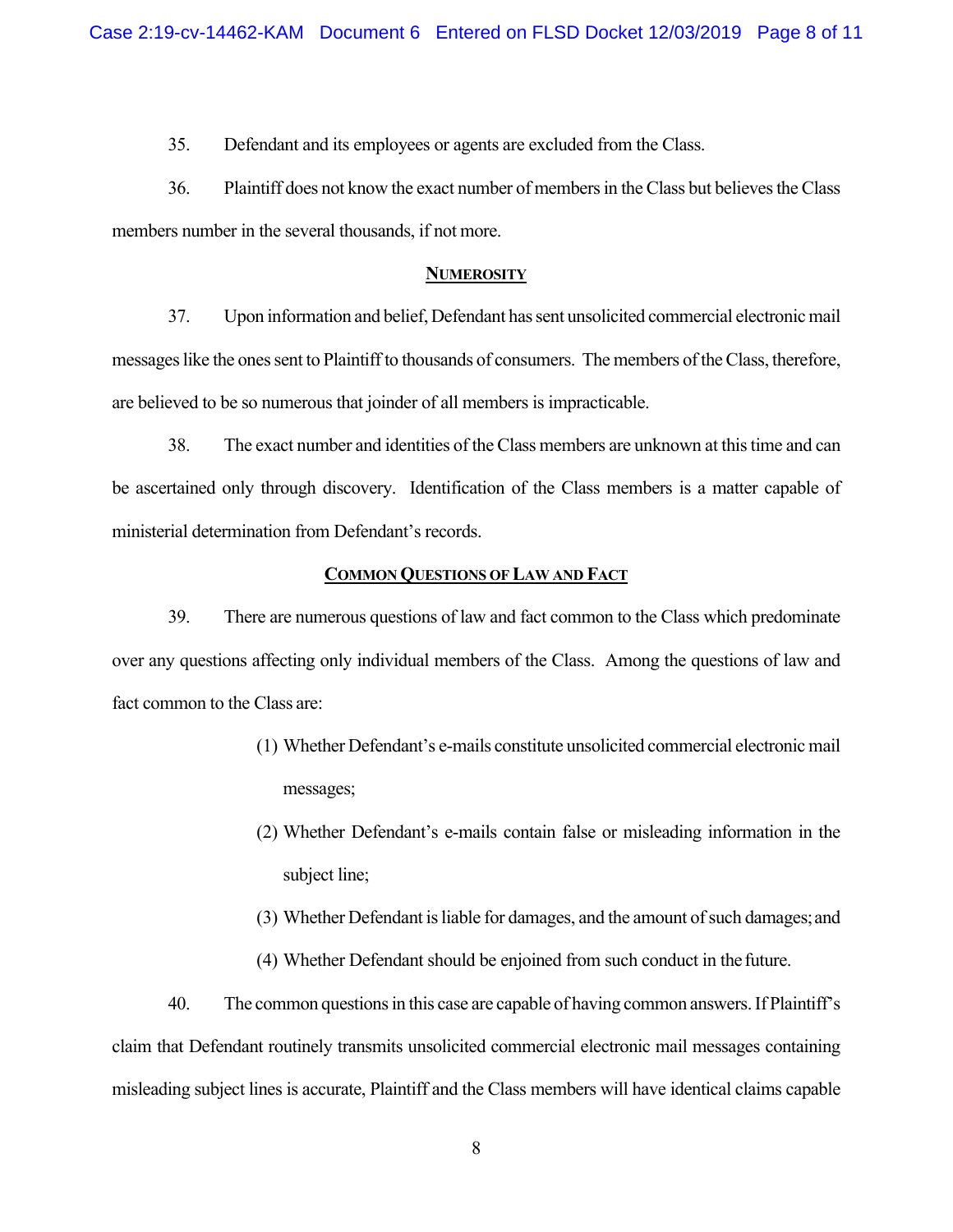of being efficiently adjudicated and administered in this case.

#### **TYPICALITY**

41. Plaintiff's claims are typical of the claims of the Class members, as they are all based on the same factual and legal theories.

#### **PROTECTING THE INTERESTS OF THE CLASS MEMBERS**

42. Plaintiff is a representative who will fully and adequately assert and protect the interests of the Class and has retained competent counsel. Accordingly, Plaintiff is an adequate representative and will fairly and adequately protect the interests of the Class.

#### **SUPERIORITY**

43. A class action is superior to all other available methods for the fair and efficient adjudication of this lawsuit, because individual litigation of the claims of all members of the Class is economically unfeasible and procedurally impracticable. While the aggregate damages sustained by the Class are in the millions of dollars, the individual damages incurred by each member of the Class resulting from Defendant wrongful conduct are too small to warrant the expense of individual lawsuits. The likelihood of individual Class members prosecuting their own separate claims is remote, and, even if every member of the Class could afford individual litigation, the court system would be unduly burdened by individual litigation of such cases.

44. The prosecution of separate actions by members of the Class would create a risk of establishing inconsistent rulings and/or incompatible standards of conduct for Defendant. For example, one court might enjoin Defendant from performing the challenged acts, whereas another may not. Additionally, individual actions may be dispositive of the interests of the Class, although certain class members are not parties to such actions.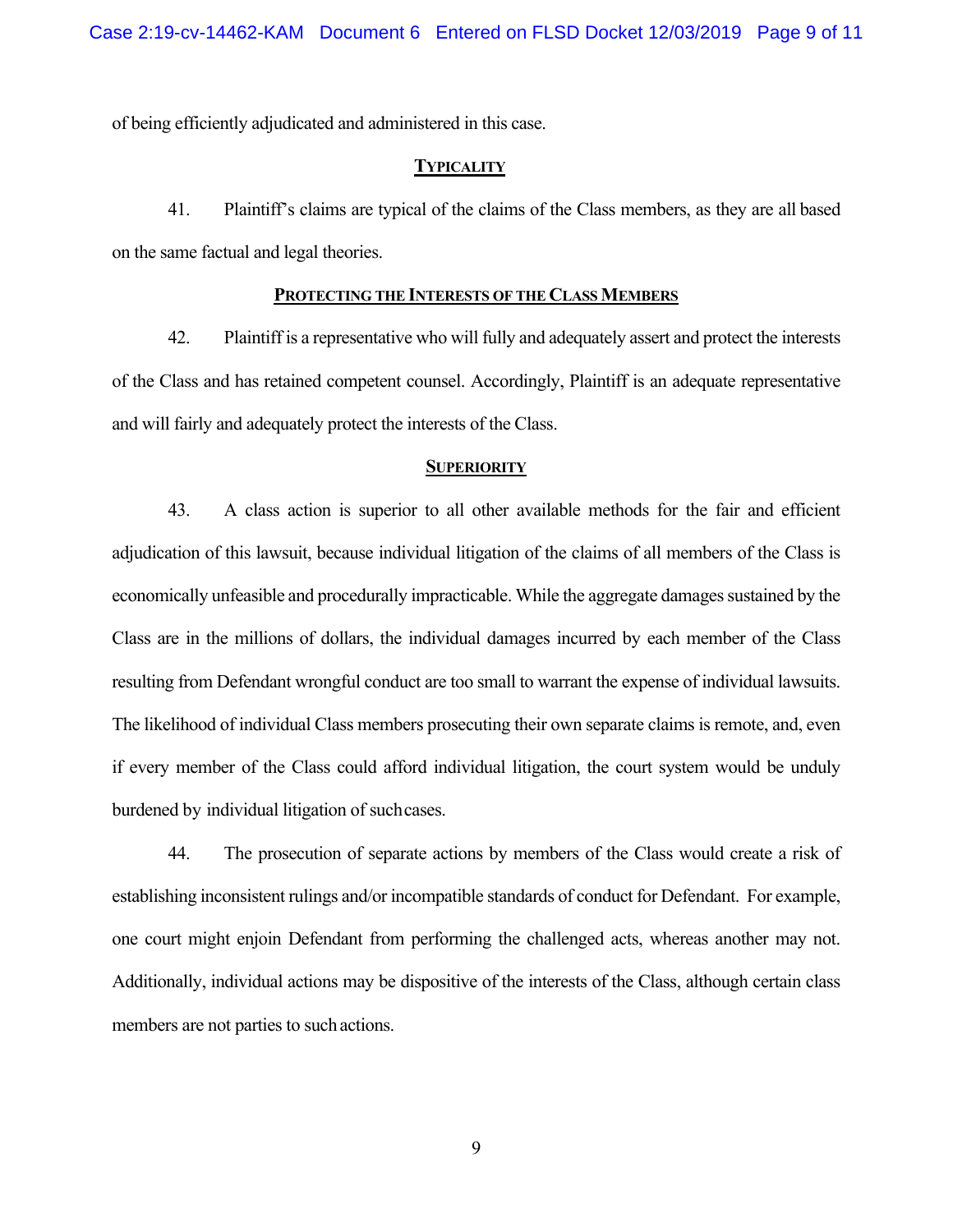## **COUNT I Violation of Florida's Electronic Mail Communications Act (On Behalf of Plaintiff and the Class)**

45. Plaintiff re-alleges and incorporates the foregoing allegations as if fully set forth herein.

46. Defendant initiated the transmission of an unsolicited commercial electronic mail message to electronic mail addresses held by residents of this state that contained false or misleading information in the subject line.

47. Defendant failed to secure affirmative or implied consent to transmit the subject e-mails to Plaintiff and members of the Class.

48. Defendant caused harm to Plaintiff and members of the Class, including lost productivity and resources, annoyance, consumption of valuable digital storage space and/or financial costs.

49. Defendant's conduct undermined the integrity of electronic commerce in this state.

50. Plaintiff and members of the Class are therefore entitled to an injunction to prohibit Defendant from further harming consumers, liquidated damages of \$500 for each unsolicited commercial electronic mail message sent by Defendant to Plaintiff and members of the Class, as well as their attorney's fees and costs.

#### **PRAYER FOR RELIEF**

**WHEREFORE**, Plaintiff Dianne Soldevilla, on behalf of herself and the other members of the Class, prays for the following relief:

a. A declaration that Defendant's practices described herein violate Florida's Electronic Mail Communications Act;

b. An injunction to enjoin future violations of Florida's Electronic Mail Communications Act;

10